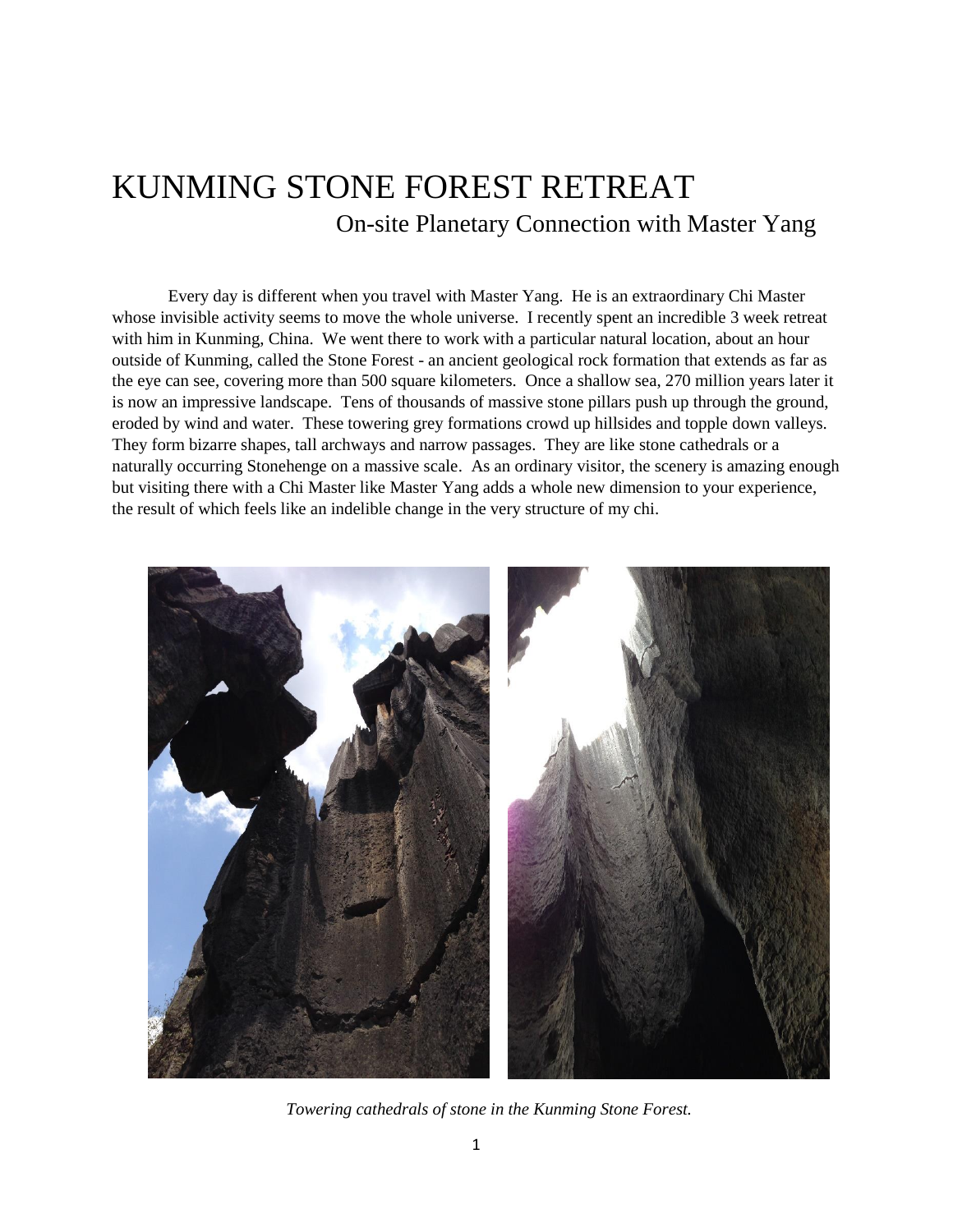Since travelling to China with Master Yang for the first time in 2000, I realise that some places on Earth are closer to Heaven. In the true meaning of Feng Shui, these natural locations have an inner harmony - an energy balance that the soul can recognise. When practicing in these places with him, this natural feeling is amplified. You can feel Master Yang's deep communication with the chi of that place. He calls it up from underground and invites it down from heaven. He supports an effortless energy exchange within that helps the human body become balanced, at one with the environment, and able to deeply absorb the natural energy of the place. It feels like being completely free and like being totally at home all at the same time. The soul feels supported to overflowing.

This was the same practicing experience I had with Master Yang at the Stone Forest only the energy of that location was quite different from anywhere else I have visited with him. It was as though the rocky outcrops had been gathering energy from the stars for millions of years and we were able to move directly inside that energy. When I finally sat to practice, I felt my chi extending many meters down into the ground and then high up through my crown, many meters into the sky. I felt a clear, pure, strong, expansive energy filling me inside and my heart started radiating outwards like a pink universe full of stars. I felt without boundaries – invisible – yet more present than ever and openly connected to the whole Stone Forest site. These private moments spent amongst the stone pillars will stay with me forever. Now I know why Master Yang calls it 'On-site Planetary Connection.'

 This description of my practicing covers only a few moments of my focused awareness on site, but in fact the chi connection with the Stone Forest had started many days before arriving there. From time to time I would feel it from our hotel room – an inner stillness, an energy movement, a subtle shift, a calling - inner preparations clearing out old energy to make room for the new.

 I have learnt that it takes time to make deep Feng Shui connections, to establish the link, to communicate with the chi and start to absorb it - to gradually allow it to change your vibrational state. It takes time for the energy to find its home within you and for you to stabilize at a new level. From start to finish, all this important energy movement was initiated and continually supported by Master Yang. His caring and experience enabled me to connect in a way I could never have achieved on my own.

*Master Yang watching the Chi moving inside a Stone funnel.*

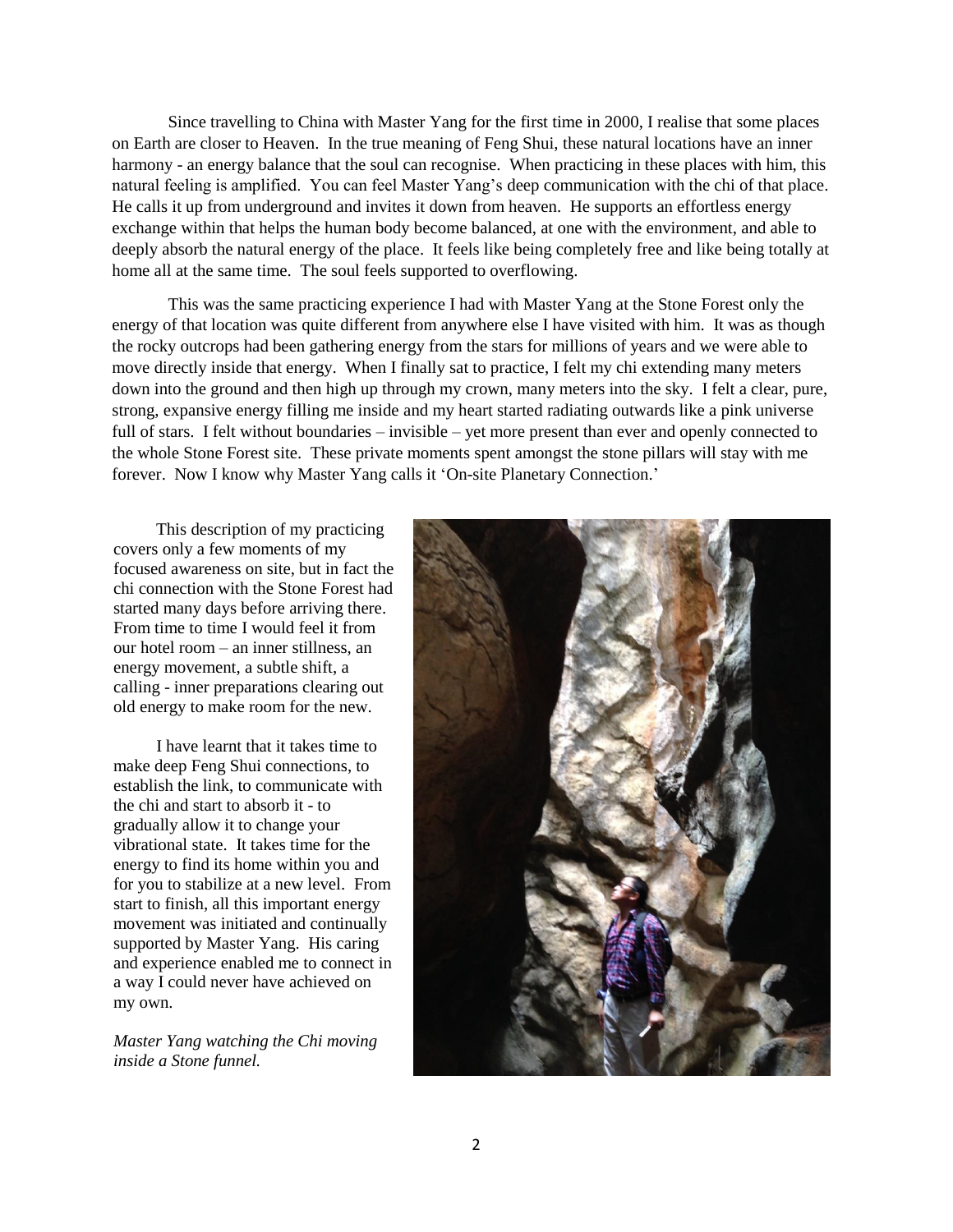After leaving the Stone Forest, at the end of our time in Kunming, there was still more work to do – 'Harvest Time' as Master Yang calls it. These are the most beautiful days of any retreat. It is a time where you feel as if you are brimming with treasure and can hardly contain yourself. It's your chance to look inside and see what you have achieved. Through quiet practicing you can confirm the new energy quality, care for it and start to make it your own. I spent most of this time practicing in my room but we still had one last site to visit before we left Kunming - a 900 year old Buddhist Temple set high up in the forests of the Yu'an Mountain.

The Bamboo Temple, as it is known, is a large complex famous for housing 500 sculptures of enlightened Buddhist practitioners or 'Louhans.' The day I spent at this temple I felt like I was one of them. I was floating on a cloud. The sun filtered through the leaves of the massive beech trees in the temple grounds, birdsong from the forest filled the air and fish leapt in the pond. Master Yang practiced with us on the high ground at the far end of the temple buildings where the Stupas of the Old Masters are located. I felt all the practicing I had done during the entire retreat coming together into a whole that was greater than its parts. I felt all the practicing I had done over the last six or seven years culminate in this one timeless moment, in this holy place. Many messages became clear to me about the true nature of my heart and the direction of my life. I was so glad to have made this trip.



 *The Bamboo Temple, Yu'an Mountain, Kunming – Harvest Time.*

Now that I have returned to Australia, I am still exploring the energy connections I made with Master Yang in China. I feel supported by the power of the Stone Forest and can see the energy continuing to change inside my body. A strength has come back with me from the retreat that I know I will rely on in the coming months and years. I can feel the energy in my local area already responding to the change in vibration. This Planetary Connection feels so much like the missing ingredient, the something everyone is always striving for but can never find. I understand Master Yang's deep desire to share it with as many people as possible. It is a profound blessing to have his support and be touched by this experience.